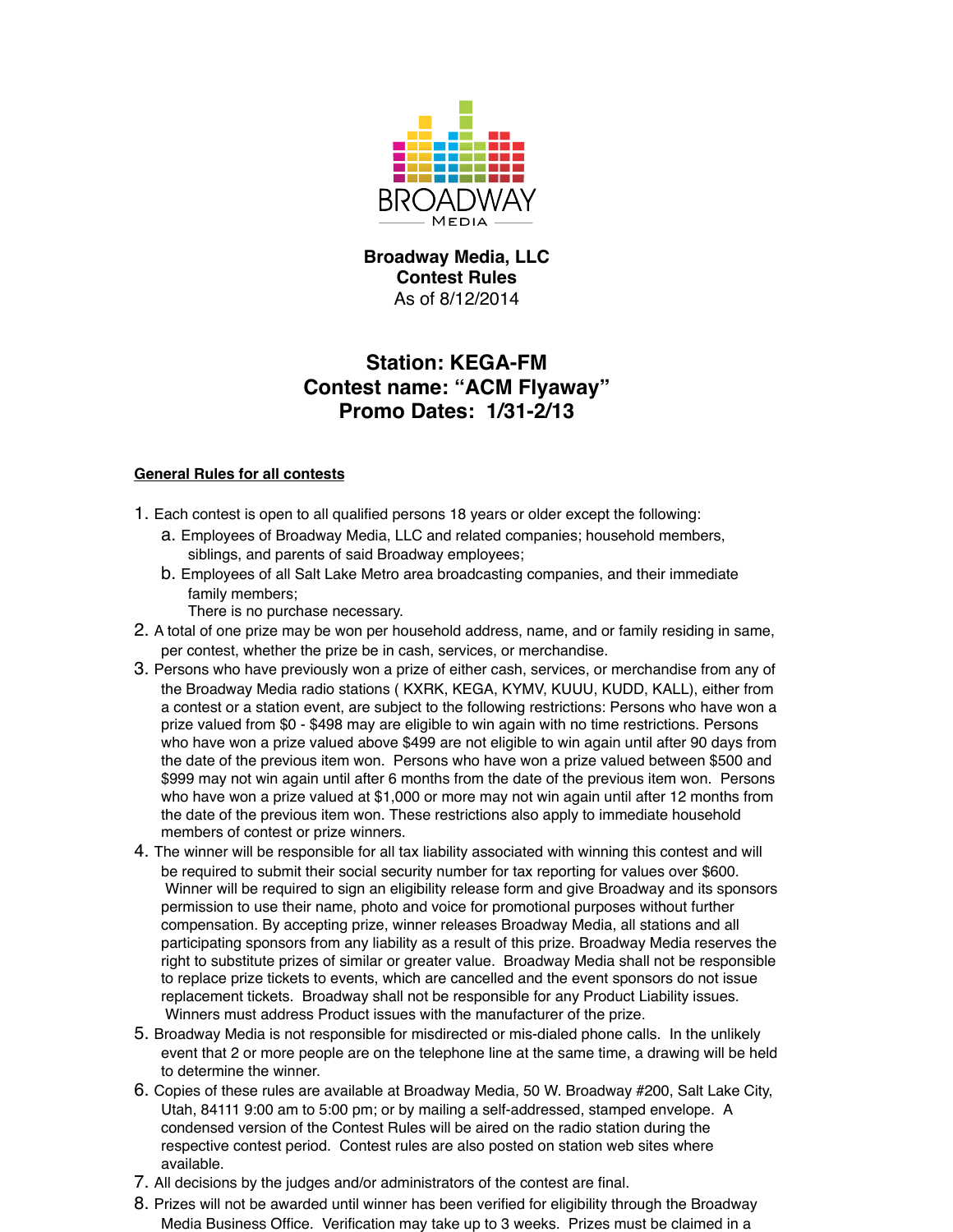- 7. All decisions by the judges and/or administrators of the contest are final.
- 8. Prizes will not be awarded until winner has been verified for eligibility through the Broadway Media Business Office. Verification may take up to 3 weeks. Prizes must be claimed in a timely manner. Prized not picked up within 30 days will be considered abandoned. Some prizes may expire. Broadway will not be required to replace expired items. Office hours for prize pickup are 9:00 am to 5:00 pm Monday through Friday at the address listed in #6.
- 9. Prizes are non-transferable and will be awarded to the winner only, based on eligibility.
- 10. Picture ID is required in order to claim a prize.
- 11. Prize will not be mailed. Winner must pick up prize in person and sign proof of receipt and contest rules.
- 12. Winner must be a legal resident of Utah.
- 13. Contest rules may be modified by Broadway Media at any time.

### **Specific rules for this contest**

#### 14. **These are the specific contest rules for the "ACM Flyaway" on KEGA-FM**

- 1. DATES OF CONTEST: "ACM Flyaway" Contest will run from Jan 31, 2015 (5pm) Feb 13, 2015 (5pm). (The "Contest Period").
- 2. HOW TO PLAY: Win a Trip to the ACMs in Dallas We're sending you to AT&T Stadium in Dallas for the 50th Anniversary of the Academy of Country Music Awards! You'll be at the historic taping April 17th-19th while Blake Shelton and Luke Bryan host, Fly with The Eagle every weekday at 710a, 910a, 1210p, 310p and 510p to quali-fly for this dream trip of a lifetime. Plus every qualifier wins tickets to Country Fan Fest-Utah's Ultimate Music and Camping Experience (Pioneer Day Weekend at Deseret Peak Complex in Tooele).

Be caller ten at 866-551-1015

- 3. PRIZES: The contest prize is that All week, qualify to win at trip to the ACM at 710a, 910a, 1210p, 310p and 510p. Every qualifier wins tickets to Country Fan Fest 2015
- 4. Plus one Grand Prize winner will receive a flyaway including air, a pair of tickets to the ACM's in Dallas Texas
- 5. Every listeners that wins must pick up their tickets on Feb 21 $^{\text{st}}$  this may change if we do not have a location we will call all winners and let them know they are able to pick up their tickets at our office
- 6. Everyone will be notified but make sure you are able to come on Feb  $21<sup>st</sup>$  at which point we will giveaway the grand prize to the ACM's
- 7. If we do not have a location we will pick a random winner
- 8. We are not obligated to announce the winner
- 9. Prizes are non-transferable; no substitutions are permitted.
- 10. By participating, where allowed by law, all participants and winner(s) grant the Company exclusive permission to use their names, characters, photographs, voices, and likenesses in connection with this promotion of this and other contests and waive any claims to royalty, right, or remuneration for such use.
- 11. The Company reserves the right to change or discontinue the contest at any time and/or to extend the end date. If the contest is changed or discontinued, the Company assumes no liability of any kind to any player who has participated in the contest. Any changes to the contest rules will be announced on the Show and posted on the Show's website at www.1015theeagle.com within a reasonable time prior to taking effect. Material modifications shall be announced on-air, when practical. By participating in this contest, you agree to be bound by these contest rules, any modifications thereof, and by all other rules imposed by Company management. If due to circumstances beyond the control of Company, any event associated with this contest or the prize is delayed, rescheduled, postponed or cancelled, Company reserves the right, but not the obligation, to cancel or modify the contest and shall not be required to award a substitute prize.
- 12. These rules are in addition to, and complement, any rules said or posted that govern contests on the Show. In the event of any discrepancy between these rules and the Company's General Contest Rules as posted or otherwise disseminated, these rules shall supersede.